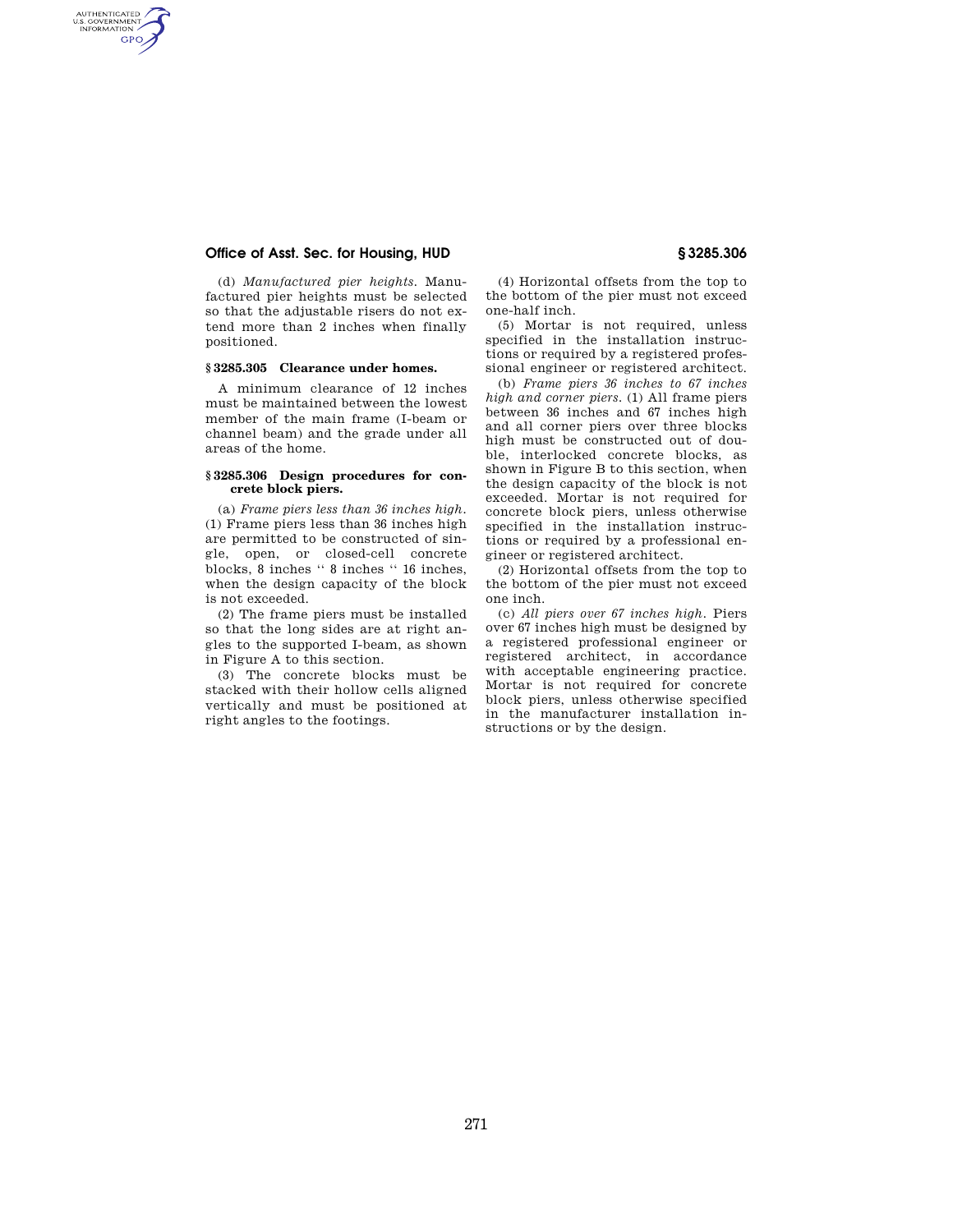Main I-beam

Less than 36 in.

in height

# **§ 3285.306 24 CFR Ch. XX (4–1–10 Edition)**

# Figure A to § 3285.306 Typical Footing and Pier Design, Single Concrete Block.

Shims, when required, are to be used in pairs, installed in opposite directions and be fitted and driven tight between main I-beam frame and shims or caps below.



 $\frac{1}{2}$  materials. See §3285.304(b)(2) for cap requirements. Note – steel caps must be protected by a minimum of a 10 mil coating of an exterior paint or an equivalent corrosion resistant protection.

Single open or closed concrete blocks 8"x8"x16" conforming to ASTM C-90 installed with 16" dimension perpendicular to the main I-beam frame. Open cells are placed vertically on footing. Mortar is not required unless specified in the manufacturers installation instructions or required by a registered professional engineer or registered architect.

In freezing climates, the footing must extend below the frost line or be otherwise protected from the effects of frost heave as permitted here-in

Typical footing. Solid concrete or other product approved for the purpose. Footing is placed on firm undisturbed soil or on controlled fill, free of grass and organic matter.